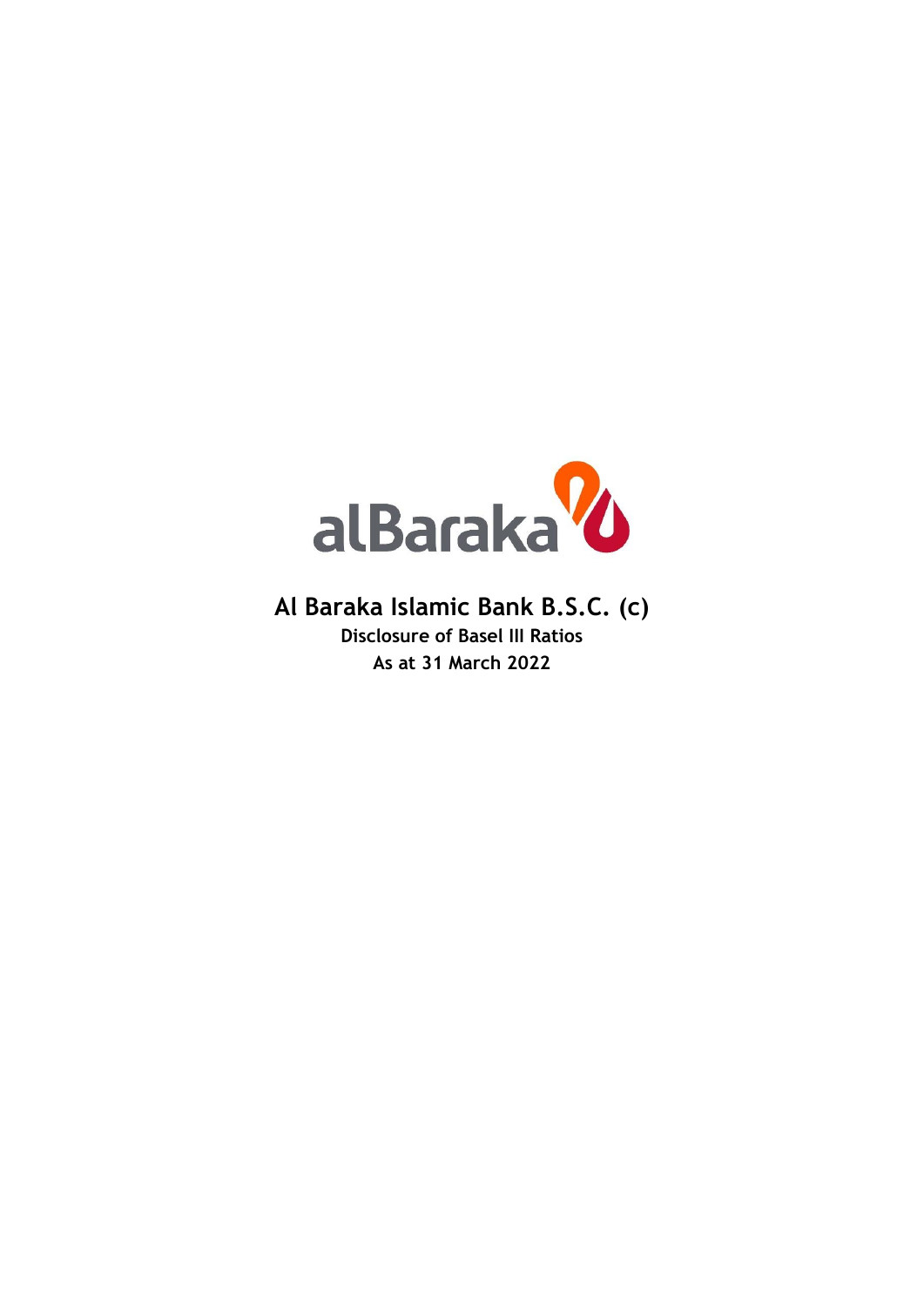## **Al Baraka Islamic Bank B.S.C. (c) Liquidity Coverage Ratio Disclosure As at 31 March 2022**

## alBaraka<sup>7</sup>0

| Liquidity Coverage Ratio (LCR) - Consolidated                                                                                                                                                                                                                                                                                         | Factor        | <b>Total</b><br>Amount   | Amount with<br><b>Factor Applied</b> | BHD'000<br>Amount with<br><b>Factor Applied</b> |
|---------------------------------------------------------------------------------------------------------------------------------------------------------------------------------------------------------------------------------------------------------------------------------------------------------------------------------------|---------------|--------------------------|--------------------------------------|-------------------------------------------------|
| Stock of HQLA                                                                                                                                                                                                                                                                                                                         |               |                          | Q1 2022                              | Q4 2021                                         |
| A. Level 1 assets:                                                                                                                                                                                                                                                                                                                    |               |                          |                                      |                                                 |
| Coins and banknotes                                                                                                                                                                                                                                                                                                                   | 100%          | 10,120                   | 10,120                               | 11,465                                          |
| Qualified balances with the CBB<br>Debt securities/Sukuk issued by the CBB or the Government of Bahrain                                                                                                                                                                                                                               | 100%<br>100%  | 8,568<br>172,779         | 8,568<br>172,779                     | 8,665<br>167,621                                |
| Debt securities/Sukuk issued governments of GCC member states and their central banks;                                                                                                                                                                                                                                                | 100%<br>100%  | 13,141                   | 13,141                               | 18,994                                          |
| Debt securities/Sukuk that can be monetised and issued or guaranteed by sovereigns, central banks, PSEs, IMF, BIS, ECB, EC, or MDBs<br>Debt securities/Sukuk issued in local currency by sovereign or the country's central bank, where the liquidity risk arises or the banks home country - given a non-0 percent Risk-weight (RW); | 100%          | 94,767                   | 94,767                               | $\sim$<br>110,037                               |
| Debt securities/Sukuk issued in foreign currency by sovereign or central bank that does not exceed the value of the net cash outflow in the foreign currency caused by a stress scenario based on the bank's<br>operations in the country where the liquidity risk arises from - given a non-0 percent RW                             | 100%          |                          |                                      |                                                 |
| <b>Total level 1 Assets</b>                                                                                                                                                                                                                                                                                                           |               |                          | 299,374                              | 316,783                                         |
| B. Level 2 assets (maximum of 40 percent Of HQLA)                                                                                                                                                                                                                                                                                     |               |                          |                                      |                                                 |
| 1) Level 2A assets<br>Debt securities/Sukuk that can be issued and liquidated or guaranteed by sovereigns, central banks, PSEs, and qualified MDBs                                                                                                                                                                                    | Fine<br>85%   | 2,771                    | 2,355                                | 3,259                                           |
| Debt securities/Sukuk qualified for liquidation (including commercial paper)                                                                                                                                                                                                                                                          | 85%           | $\cdot$                  |                                      | $\sim$                                          |
| Qualified covered bonds                                                                                                                                                                                                                                                                                                               | 85%           | ä,                       | $\epsilon$                           | ÷.                                              |
| 2) Level 2B assets (maximum of 15 percent of HQLA)<br>Debt securities/Sukuk (including commercial paper) issued by qualified non-financial institutions                                                                                                                                                                               | Fine<br>50%   | 489                      | 245                                  | 402                                             |
| Qualified common equity shares                                                                                                                                                                                                                                                                                                        | 50%           | 150                      | 75                                   | 190                                             |
| Total level 2 Assets (1+2)                                                                                                                                                                                                                                                                                                            |               |                          | 2,675                                | 3,850                                           |
| Total value of stock of HQL                                                                                                                                                                                                                                                                                                           |               |                          | 302,04                               | 320,633                                         |
| <b>Cash Outflows</b>                                                                                                                                                                                                                                                                                                                  |               |                          |                                      |                                                 |
| A1. Retail Mudaraba, Wakala and Reverse Murabaha Deposits<br>Demand deposits and term deposits (maturity within 30 days)                                                                                                                                                                                                              |               |                          |                                      |                                                 |
| Stable deposits; and                                                                                                                                                                                                                                                                                                                  | 3%            | 74,351                   | 2,231                                | 2,844                                           |
| Less stable - retail deposits<br>Retail and Small Business Customers demand and fixed deposits (for overseas branches and subsidiaries)*                                                                                                                                                                                              | 10%<br>$\sim$ | 222,961                  | 22,296                               | 21,819                                          |
| B. Unsecured Wholesale Mudaraba, Wakala and Reverse Murabaha Funding<br>1) Small business customer deposits:                                                                                                                                                                                                                          |               |                          |                                      |                                                 |
| Less stable deposits                                                                                                                                                                                                                                                                                                                  | 10%           | 40,717                   | 4,072                                | 4,079                                           |
| Term deposits with remaining maturity over 30 days                                                                                                                                                                                                                                                                                    | 0%            | 3,717                    |                                      |                                                 |
| 2) Operational deposits generated by clearing, custody, and cash management:                                                                                                                                                                                                                                                          | 25%           | ×                        | $\epsilon$                           | $\sim$                                          |
| 3) Deposits from non-financial institutions, sovereign, central banks, multilateral                                                                                                                                                                                                                                                   |               |                          |                                      |                                                 |
| development banks, PSEs, and Bahrain's Social Insurance Organization and<br>GCC PIFs where PIF is a controller of the bank.                                                                                                                                                                                                           | 40%           | 177,975                  | 71,190                               | 74,169                                          |
| 4) Deposits from Financial Institutions and other legal entity corporations.                                                                                                                                                                                                                                                          | 100%          | 110,549                  | 110,549                              | 105,629                                         |
| C. Secured Funding                                                                                                                                                                                                                                                                                                                    |               |                          |                                      |                                                 |
| Backed by level 1 assets or with central banks<br>Backed by level 2A assets                                                                                                                                                                                                                                                           | 0%<br>15%     | $\overline{\phantom{a}}$ |                                      |                                                 |
| Secured funding transactions with domestic sovereign, PSE's or multilateral development banks that are not baked by level 1 or 2A assets                                                                                                                                                                                              | 25%           | $\overline{\phantom{a}}$ |                                      |                                                 |
|                                                                                                                                                                                                                                                                                                                                       |               |                          |                                      |                                                 |
| Backed by other level 2B assets<br>All others                                                                                                                                                                                                                                                                                         | 50%<br>100%   | ۰<br>٠                   | $\cdot$                              | $\sim$                                          |
|                                                                                                                                                                                                                                                                                                                                       |               |                          |                                      |                                                 |
| D. Other Cash Outflow<br>Net Shari'a-compliant hedging contract cash outflow                                                                                                                                                                                                                                                          | 100%          | $\sim$                   | $\overline{\phantom{a}}$             | $\sim$                                          |
| Asset-backed securities, covered sukuks, and other structured financing instruments                                                                                                                                                                                                                                                   | 100%          | $\sim$                   | $\sim$                               | $\sim$                                          |
| Asset-backed commercial sukuk, securities investment vehicles, and other similar financing tool<br>Committed: credit and liquidity facilities given by bank to:                                                                                                                                                                       | 100%          | $\cdot$                  | $\cdot$                              | $\sim$                                          |
| Retail and small business customers, including credit cards (from amount not used)<br>Non-financial corporates, sovereigns and central banks, PSEs and multilateral development banks (from amount not used) - Credit                                                                                                                 | 5%<br>10%     | 5,507<br>1,163           | 275<br>116                           | 297<br>141                                      |
| Non-financial corporates, sovereigns and central banks, PSEs and multilateral development banks (from amount not used) - Liquidity                                                                                                                                                                                                    | 30%           | $\overline{\phantom{a}}$ | $\epsilon$                           | $\sim$                                          |
| Banks subject to prudential supervision (from amount not used)<br>Other financial institutions (including securities firms and insurance firms) (from amount not used) - Credit                                                                                                                                                       | 40%<br>40%    | ×<br>×                   |                                      | ×                                               |
| Other financial institutions (including securities firms and insurance firms) (from amount not used) - Liquidity<br>Other legal entities (from amount not used)                                                                                                                                                                       | 100%<br>100%  | $\sim$<br>$\mathcal{L}$  | ×,<br>$\Delta$                       | $\sim$<br>×                                     |
| Other Contingent Funding Obligations:                                                                                                                                                                                                                                                                                                 |               |                          |                                      |                                                 |
| Guarantees, LCs, revocable credit and liquidity facilities, non-contractual commitments<br>Customer short positions that are covered by other customers' collateral                                                                                                                                                                   | 5%<br>50%     | 223,467                  | 11,173                               | 11,562                                          |
| Increased liquidity needs related to the potential for valuations changes on posted collateral                                                                                                                                                                                                                                        | 20%<br>100%   | $\sim$                   | $\sim$<br>29                         | $\sim$                                          |
| Other contractual cash outflows                                                                                                                                                                                                                                                                                                       |               | 29                       |                                      | 2,721                                           |
| <b>Total Cash Outflow</b>                                                                                                                                                                                                                                                                                                             |               |                          | 221,932                              | 223,262                                         |
| <b>Cash Inflows</b>                                                                                                                                                                                                                                                                                                                   |               |                          |                                      |                                                 |
| A. Secured lending transactions backed by the following asset category<br>Level 1 assets                                                                                                                                                                                                                                              | 0%            |                          |                                      |                                                 |
| Level 2A assets<br>Level 2B assets                                                                                                                                                                                                                                                                                                    | 15%<br>50%    | $\cdot$                  | $\bar{z}$                            | $\sim$                                          |
| Margin lending backed by all other collateral                                                                                                                                                                                                                                                                                         | 50%           | ä,                       |                                      | $\epsilon$                                      |
| Other collateral                                                                                                                                                                                                                                                                                                                      | 100%          | ×                        | $\epsilon$                           | ×                                               |
| B. Committed facilities - credit and liquidity facilities given to banks                                                                                                                                                                                                                                                              | $0\%$         | $\sim$                   | $\epsilon$                           | $\sim$                                          |
| C. Other inflows by                                                                                                                                                                                                                                                                                                                   |               |                          |                                      |                                                 |
| Retail and small business customer<br>Non-retail customers:                                                                                                                                                                                                                                                                           | 50%           | 2,360                    | 1,180                                | 1,989                                           |
| 1. Financial institutions and central banks<br>2. Non-financial institutions                                                                                                                                                                                                                                                          | 100%<br>50%   | 60,247<br>1,235          | 60,247<br>618                        | 54,526<br>7,359                                 |
| Operational deposits held at other financial institutions                                                                                                                                                                                                                                                                             | 0%            | 3,121                    |                                      |                                                 |
| D. Other net Shari'a-compliant hedging contract cash inflows; and                                                                                                                                                                                                                                                                     | 100%          | 1,496                    | 1,496                                | 1,526                                           |
| E. Other contractual cash inflows                                                                                                                                                                                                                                                                                                     | 100%          | 16,993                   | 16,993                               | 3,649                                           |
| <b>Total Cash Inflows</b>                                                                                                                                                                                                                                                                                                             |               |                          | 80,533                               | 69,048                                          |
| Net cash outflow = total cash outflow - total cash inflow or lowest value (75 percent of total cash outflow                                                                                                                                                                                                                           |               |                          | 141,398                              | 154,214                                         |

## *General Disclosures:*

The Liquidity Coverage Ratio (LCR) is aimed at assessing the Bank's ability to meet the liquidity requirements in the short term (1 month), and must be maintained at/or above the minimum regulatory limit of 100% at all tim

Al Baraka Islamic Bank maintains ~BHD 302 million (post-haircut) as HQLA versus an average net cash-outflow of ~BHD 141 million. Furthermore, the daily average LCR for the month of March 2022 was 228% on a consolidated bas